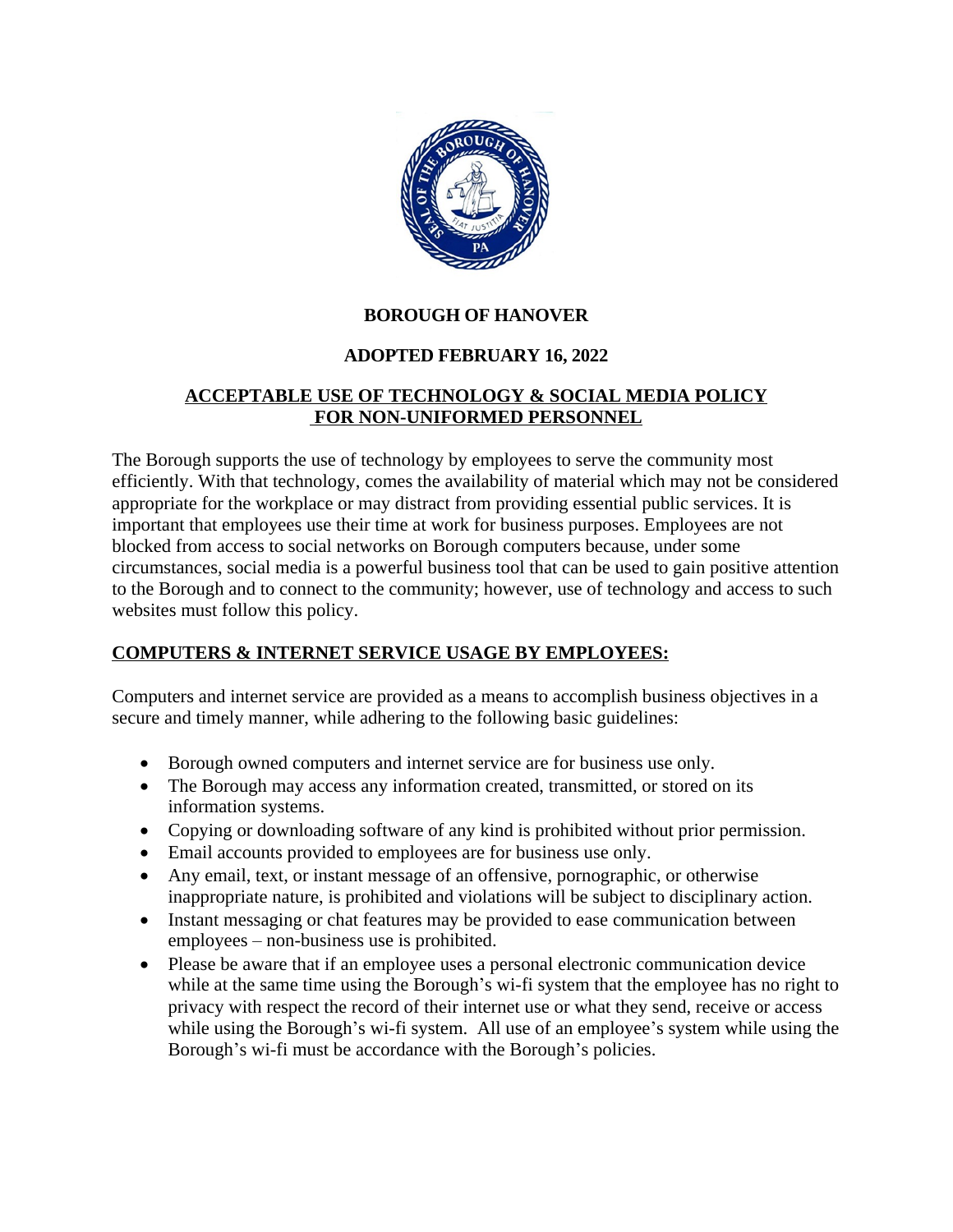# **SOCIAL MEDIA & SOCIAL NETWORKING:**

Under this policy, social media refers to any activity that involves interaction in online communities, including all social networking or affinity web sites, chat rooms, blogs, personal websites, and online bulletin boards, whether or not they are maintained by the Borough, as well as all other forms of electronic communications. This interaction includes, but is not limited to, browsing profiles and photos, reading messages sent through social networking forums, and participating in instant messaging services.

A social networking site is any website that links individuals electronically and provides a forum where users can connect and share information. These websites can be tailored to specific interests or to certain types of users. Examples of popular social networking sites include Facebook, Twitter, Tumblr, Instagram, YouTube, and LinkedIn. The list of social networking sites is constantly growing and changing.

To assist employees in their use of social media, the Borough has established this policy for the appropriate use of social media when communicating online, and to make proper disclaimers that they are speaking only for themselves as private citizens. Nothing in this policy however is intended will limit the First Amendment right of free speech of any person.

Please note that activities that occur on social media outside of an employee's work hours may be the basis for disciplinary action if there is a sufficient nexus to work or where they violate the Borough's policies.

# PROHIBITED USE

While the Borough has no intention of controlling employee actions outside of work, employees should practice caution and use discretion when posting content on the internet. Employees have the right to use social media for personal expression on their own time, and the Borough will not violate employee privacy by attempting to access content that has not been made available publicly.

The following actions are prohibited during working hours:

- Using social media sites to conduct personal or non-Borough business, including browsing, using a Borough owned computer or device.
- Reading email alerts regarding social networking account activities or using Borough email to correspond with personal contacts.
- Updating information, uploading photos, or otherwise engaging with one's personal social media profile for non-business purposes with a Borough owned or personal computer or device.
- Micro-blogging, the practice of publishing your recent whereabouts, thoughts, or activities to a social media site, on a Borough owned or personal computer or device.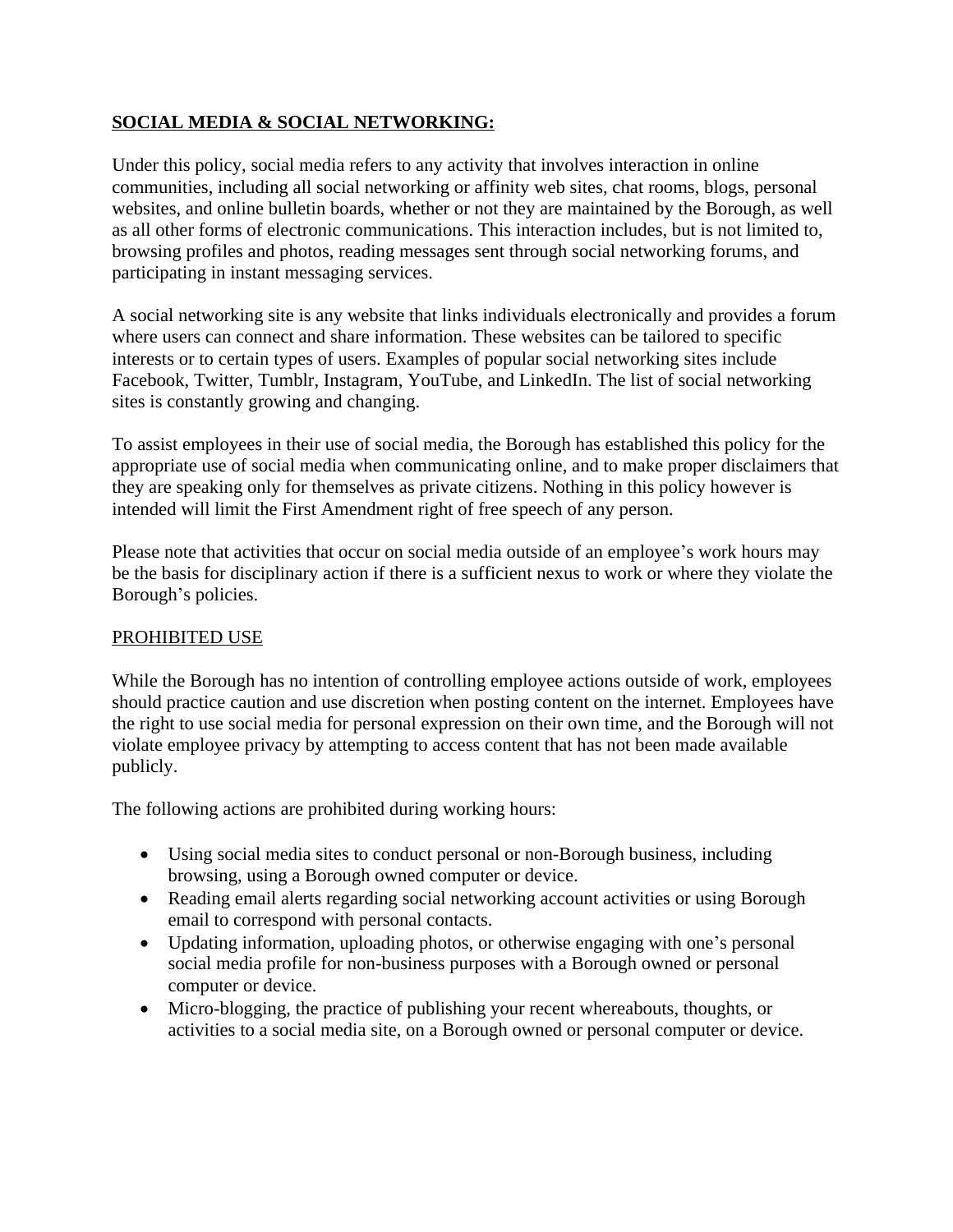### **REQUIREMENTS FOR THE USE OF SOCIAL MEDIA BY EMPLOYEES:**

- 1. Employees have an obligation to attempt to resolve workplace issues, concerns, or disputes with Borough management prior to publicly posting to social media. Nonetheless, when posting online, if an employee decides to post complaints or criticisms, employees are asked to avoid any statements, comments, photographs, videos or audio which reasonably could be viewed, interpreted or construed as malicious, obscene, pornographic, threatening, intimidating, which disparage residents, elected officials, coworkers, or vendors or which may constitute harassment or bullying. Some examples of this inappropriate online conduct include offensive or derogatory posts which are meant to intentionally harm a person or the Borough's reputation, contribute to a hostile environment on the basis of race, sex, religion, age, ethnic origin or any other status protected by law or the Borough's equal employment opportunity and antidiscrimination policy.
- 2. Prior to posting any document received from the Borough, please verify that it does not contain any private information about any resident, elected officials, coworkers, or vendors who live or have business within the Borough.
- 3. Please do not distribute any e-mails received from Borough employees or from other public officials, because informal e-mail correspondence may be misunderstood by the public when read outside of its original context.
- 4. Do not utilize the Borough's seal for any commercial or personal gain.
- 5. Never post any unconfirmed information or rumors about the Borough, public officials, fellow employees, residents, suppliers or vendors of the Borough.
- 6. Express only your personal opinions. Never represent yourself as a spokesperson for the Borough. If the Borough is a subject of the content you are creating, be clear that while you are an employee of the Borough, your views do not represent those of the Borough, Borough Council, fellow employees, residents, suppliers or others working on behalf of the Borough. If you do publish a blog or post online related to the work you do or subjects connected to the Borough, make it clear that you are not speaking on behalf of the Borough. It is best to include a disclaimer such as *"The postings on this site are my own and do not necessarily reflect the views of the Borough."* A general disclaimer on an employee's social media page suffices.
- 7. Do not use Borough email addresses to register on social networks, blogs or other online tools utilized for personal use.
- 8. Please be advised that all Borough, state and federal ordinances apply including laws pertaining to labor relations and laws prohibiting harassment, discrimination and retaliation which apply with equal force to conduct occurring on-line.